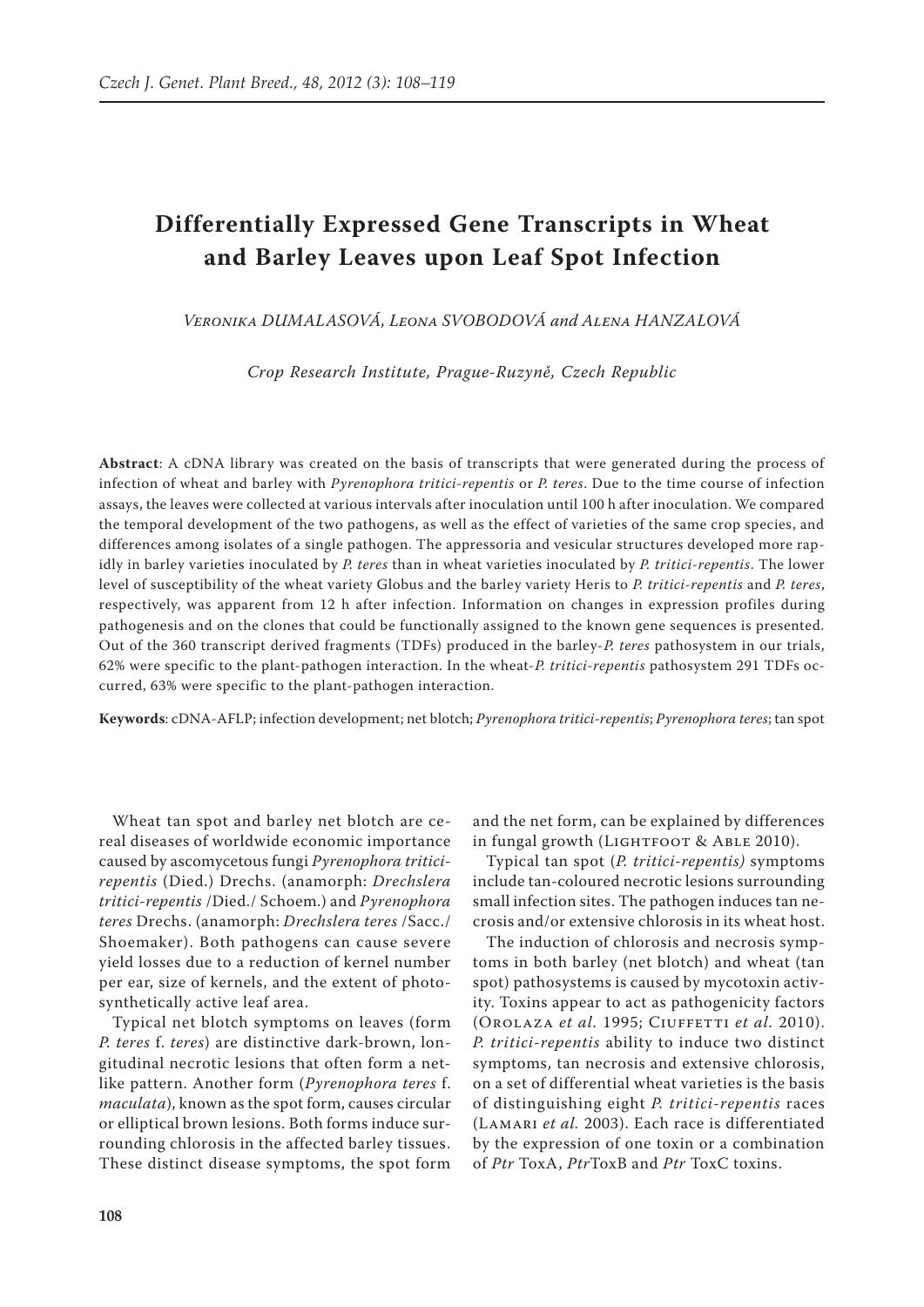Plant disease resistance often plays a role in the infection process. After conidia germination, an elongating germ tube is formed. The appressorium is produced at the tip of the germ tube, followed by the formation of penetrating hyphae, vesicles, and infection hyphae. The host starts to respond to the invading pathogen. Papilla depositions, occasionally haloes or aggregation of cytoplasm can appear at the site of *P. tritici-repentis* or *P. teres* penetration (Keon & Hargreaves 1983; Dushnicky *et al.* 1998).

Endogenous levels of reactive oxygen intermediates, nitric oxide, salicylic acid, jasmonic acid, and ethylene are increased in the incompatible reaction. Plant disease resistance can be triggered by specific recognition of microbial effectors by plant nucleotide binding-leucine rich repeat (NB-LRRs) receptors, and series of defence responses are activated. These responses include the hypersensitive response, upregulation of phenylalanine ammonium lyase, deposition of cell wall reinforcing materials, and synthesis of antimicrobial compounds including pathogenesis related proteins and phytoalexins (Veronese *et al.* 2003; Jones & Dangl 2006; Collier & Moffett 2009; Bernoux *et al.* 2011).

A cDNA-AFLP (Amplified Fragment Length Polymorphism; Vos *et al.* 1995) technique is available for the characterization of genes involved in biochemical processes. It enables to isolate genes that are differentially expressed during a process of interest. It was employed to clone cDNA copies of transcripts that are upregulated during *P. teres* conidial germination (Dilger *et al.* 2003) to describe interactions between the fungal pathogen *C. sativus* and its resistant barley host (AL-DAOUDE & Jawhar 2009) and to identify differentially expressed genes in chickpea during root infection by *Fusarium oxysporum* (Nimbalkar *et al.* 2006). ADHIKARI *et al.* (2007) analysed the expression patterns in association with resistance response of wheat to *Mycosphaerella graminicola* using cDNA-AFLP. Zheng *et al*. (2009) used cDNA-AFLP in a study on genes expressed during compatible interactions between *Blumeria graminis* and wheat.

The aim of our study was to determine if the cDNA-AFLP method can be usefully applied to study the infection development and host reaction in wheat and barley leaves during leaf spot infection. Clones with similarity to gene products described earlier from various organisms were detected. The function of detected gene products and their possible role in plant defence are discussed.

The temporal development of *P. tritici-repentis* and *P. teres* pathogens, as well as the effect of varieties of the same crop species, and differences among isolates of a single pathogen were examined under the microscope. This information could be applied for predicting genes participating in processes of resistance mechanism for further, more detailed studies.

# **MATERIAL AND METHODS**

#### **Infection of plant materials**

The barley varieties Beate (susceptible), Heris (medium resistant) and Prestige (susceptible) and wheat varieties Caphorn (susceptible), Biscay (susceptible), Globus (medium resistant) and Glenlea (susceptible) were chosen to study the development and degree of infection by fungi of the genus *Pyrenophora* (Figure 1 and 2).

The plantlets were raised in greenhouse conditions at the temperature of 20°C during 10 days up to the second leaf stage. These plants were inoculated with a suspension containing conidia, mycelial fragments, and sterile water.

The inoculum was prepared from isolate H602 of *P. teres* f. *teres* (PTT) that was collected in Drnholec, Czech Republic during 1998 and from isolate H615 of *Pyrenophora teres* f. *maculata* (PTM) that was collected in Lužany during 2005. Both isolates were obtained by courtesy of Ing. Věra Minaříková, Agricultural Research Institute in Kroměříž, Ltd., Czech Republic. *P. tritici-repentis* isolate PTR-1 was collected in Přerov, Czech Republic in 2000. Isolate PTR-1 belongs to race 1 which is prevalent in the Czech Republic like in many countries of *P. tritici-repentis* occurrence.

The detergent Tween 20 was added to the suspension (1μl/100 ml). The inoculum contained 20 conidia in 5 μl of the suspension. Every pot, containing approximately 30 plants, was inoculated with 10 ml of the suspension. The inoculum was dispersed evenly. The inoculum preparation was based on the method of Evans *et al.* (1993) and ALI and FRANCL (2001). The inoculated plants were incubated for 24 h in the closely covered glass cylinders. Three different isolates of *P. teres* and *P. tritici-repentis* were used. Segments 2.5 cm long were taken from the middle part of the leaf blade of the second leaf from the infected plants in time intervals of 4, 23, 28, 47, 52, 71, 76, 94 and 100 h after inoculation (Table 1). Both infections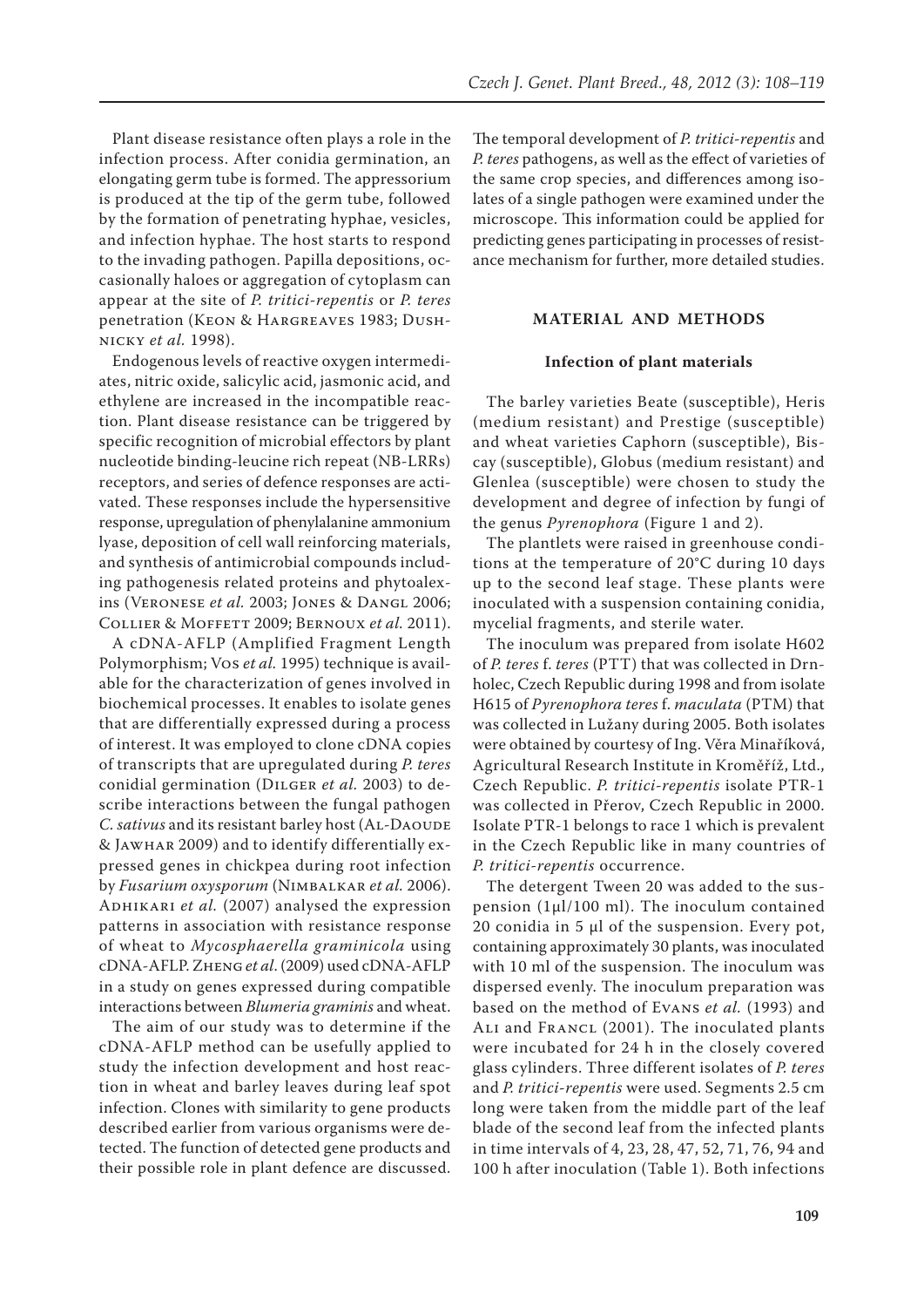

Figure 1. Development of fungal appressoria and vesicles on wheat leaves after inoculation by *Pyrenophora tritici- -repentis* and on barley leaves after inoculation by *Pyrenophora teres* 0–72 hpi; the plants were inoculated with a suspension containing conidia, mycelial fragments and sterile water

and collecting of samples were conducted simultaneously in all involved varieties. One second leaf was always used for image analysis, and the other for molecular assay. Samples for molecular analysis were frozen in liquid nitrogen and kept at –80°C until use. Leaf segments of barley and wheat were analysed under a microscope (CX40, Olympus, Tokyo, Japan, 400× magnification) at the same time to determine the speed of formation of secondary infection structures, their amount, and the time when their development stopped. Staining with trypan blue was used for better differentiation of the structures.

**RNA extraction and cDNA synthesis**. Freshly harvested leaves before inoculation and 4, 23, 28, 47, 52, 71, 76, 94 and 100 h after inoculation were ground in liquid nitrogen into a powder using the mortar and pestle and suspended in TRIzol reagent (Invitrogen, Carlsbad, CA, USA). Total RNA was extracted according to the  $\text{PureLink}^{\text{TM}}$  RNA Mini Kit protocol (Invitrogen, Carlsbad, CA, USA). The complete removal of DNA was controlled by PCR using the primers specific to 18S rRNA (Dilger *et al.* 2003) in 15-μl reaction volumes containing 200nM primers, dNTPs at 200μM each, 1U of Taq polymerase (Qiagen, Hilden, Germany) and

1× PCR buffer (Qiagen, Hilden, Germany) on a UNOII thermocycler (Biometra, Goettingen, Germany). The concentration of RNA samples was determined by spectrophotometry. Samples were diluted to the concentration of 300 ng/μl. cDNA was synthesized using the Transcriptor First Strand cDNA Synthesis Kit (Roche, Mannheim, Germany) according to the manufacturer's protocol.

**cDNA-AFLP analysis**. Generation of cDNA-AFLP amplicons was conducted with each cDNA sample prepared as described earlier using the restriction enzyme combinations MseI/EcoRI and MseI/PstI. For visualization, EcoRI and PstI primers were labelled with fluorescent labels 6-fam, ned, joe or hex (Table 2). AFLP analyses were carried out according to the  $AFLP^{TM}$  Plant Mapping Protocol (Applied Biosystems, Foster City, CA, USA). Products of selective amplification were separated by capillary electrophoresis in ABI PRISM 310 (Perkin-Elmer, Foster City, CA, USA). Rox500 (PN 401734, Applied Biosystems) was used as the internal size standard. Chromatograms were processed by the software GeneScan and Genotyper (Applied Biosystems). A binary matrix, reflecting the presence (1) or absence (0) of specific AFLP fragments, was generated for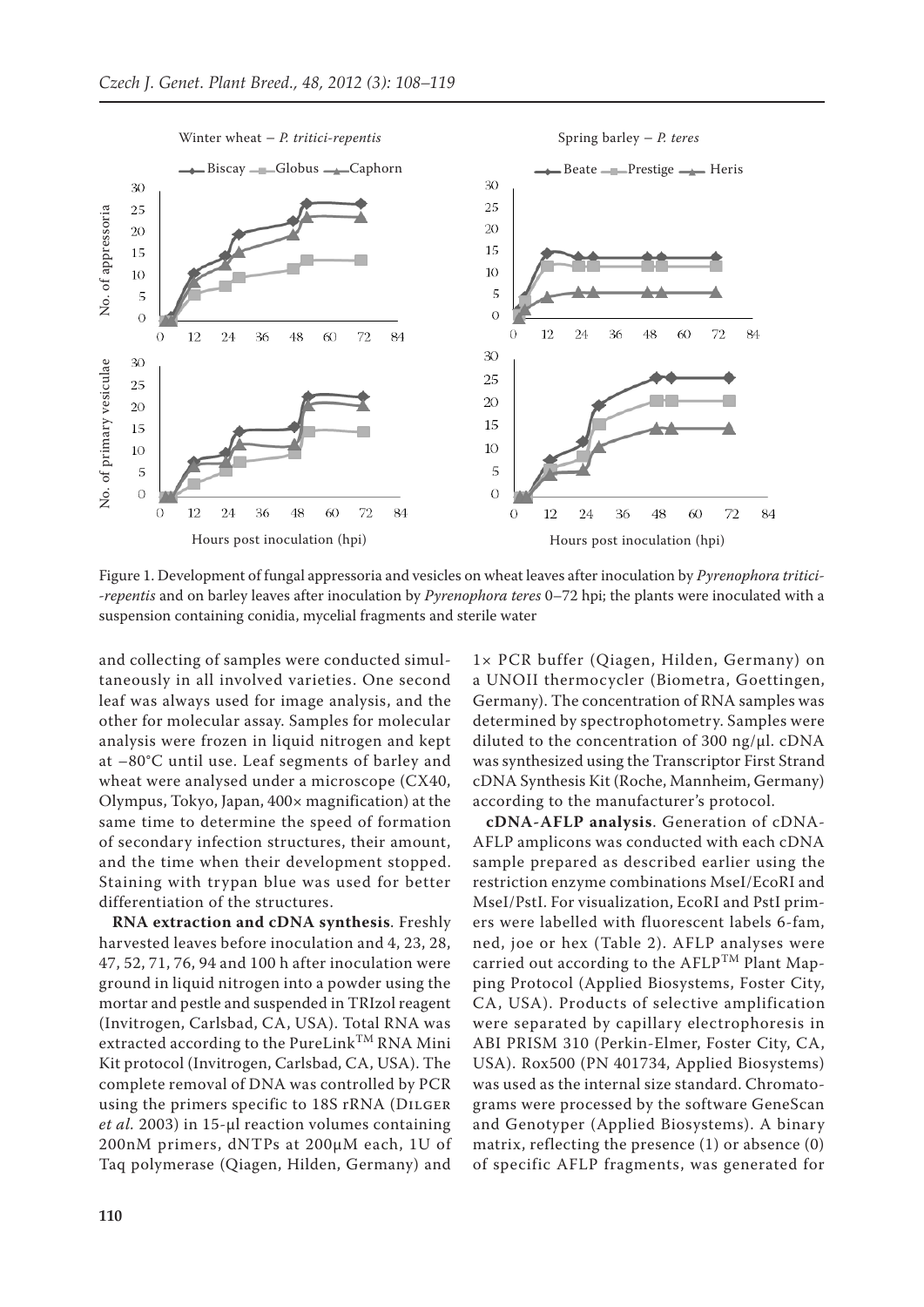| Host plant    | Variety          | Pathogen                 | Isolate of patogen       | Sample                   | Hours after inoculation (hpi) |
|---------------|------------------|--------------------------|--------------------------|--------------------------|-------------------------------|
| Wheat         | $\mbox{Glenlea}$ | $\qquad \qquad -$        | $\overline{\phantom{0}}$ | $\overline{3}$           | $\boldsymbol{0}$              |
|               |                  | P. tritici-repentis      | $\rm{PTR-1}$             | 16                       | $\boldsymbol{4}$              |
|               |                  |                          |                          | $21\,$                   | 23                            |
|               |                  |                          |                          | 26                       | 28                            |
|               |                  |                          |                          | $31\,$                   | 47                            |
|               |                  |                          |                          | 36                       | 52                            |
|               |                  |                          |                          | $41\,$                   | $71\,$                        |
|               |                  |                          |                          | $\!46\!$                 | 76                            |
| <b>Barley</b> | $\textbf{Beate}$ | $\overline{\phantom{0}}$ | $\qquad \qquad -$        | $\,1\,$                  | $\boldsymbol{0}$              |
|               |                  | $P.$ teres               | H602                     | $\bf 4$                  | $\bf 4$                       |
|               |                  |                          |                          | $\,8\,$                  | 23                            |
|               |                  |                          |                          | 12                       | 28                            |
|               |                  |                          |                          | 17                       | 47                            |
|               |                  |                          |                          | 22                       | 52                            |
|               |                  |                          |                          | 27                       | $71\,$                        |
|               |                  |                          |                          | 32                       | 76                            |
|               |                  |                          |                          | 37                       | $\rm 94$                      |
|               |                  |                          |                          | 42                       | $100\,$                       |
|               |                  |                          | H615                     | $\mathbf 5$              | $\bf 4$                       |
|               |                  |                          |                          | $\boldsymbol{9}$         | 23                            |
|               |                  |                          |                          | 13                       | 28                            |
|               |                  |                          |                          | 18                       | 47                            |
|               |                  |                          |                          | 23                       | 52                            |
|               |                  |                          |                          | $28\,$                   | $71\,$                        |
|               |                  |                          |                          | 33                       | 76                            |
|               |                  |                          |                          | 38                       | 94                            |
|               |                  |                          |                          | $43\,$                   | $100\,$                       |
|               | Prestige         | $\overline{\phantom{0}}$ | $\overline{\phantom{0}}$ | $\overline{2}$           | $\boldsymbol{0}$              |
|               |                  | $P.$ teres               | H602                     | $\sqrt{6}$               | $\bf 4$                       |
|               |                  |                          |                          | $10\,$                   | 23                            |
|               |                  |                          |                          | $14\,$                   | 28                            |
|               |                  |                          |                          | 19                       | 47                            |
|               |                  |                          |                          | $24\,$                   | 52                            |
|               |                  |                          |                          | 29                       | $71\,$                        |
|               |                  |                          |                          | 34                       | 76                            |
|               |                  |                          |                          | 39                       | $\rm 94$                      |
|               |                  |                          |                          | $\rm 44$                 | $100\,$                       |
|               |                  |                          | H615                     | $\overline{\phantom{a}}$ | $\bf 4$                       |
|               |                  |                          |                          | $11\,$                   | 23                            |
|               |                  |                          |                          | 15                       | $\sqrt{28}$                   |
|               |                  |                          |                          | $20\,$                   | $47\,$                        |
|               |                  |                          |                          | 25                       | 52                            |
|               |                  |                          |                          | $30\,$                   | $71\,$                        |
|               |                  |                          |                          | 35                       | 76                            |
|               |                  |                          |                          | $40\,$                   | $94\,$                        |
|               |                  |                          |                          | $45\,$                   | $100\,$                       |

# Table 1. Samples used in the study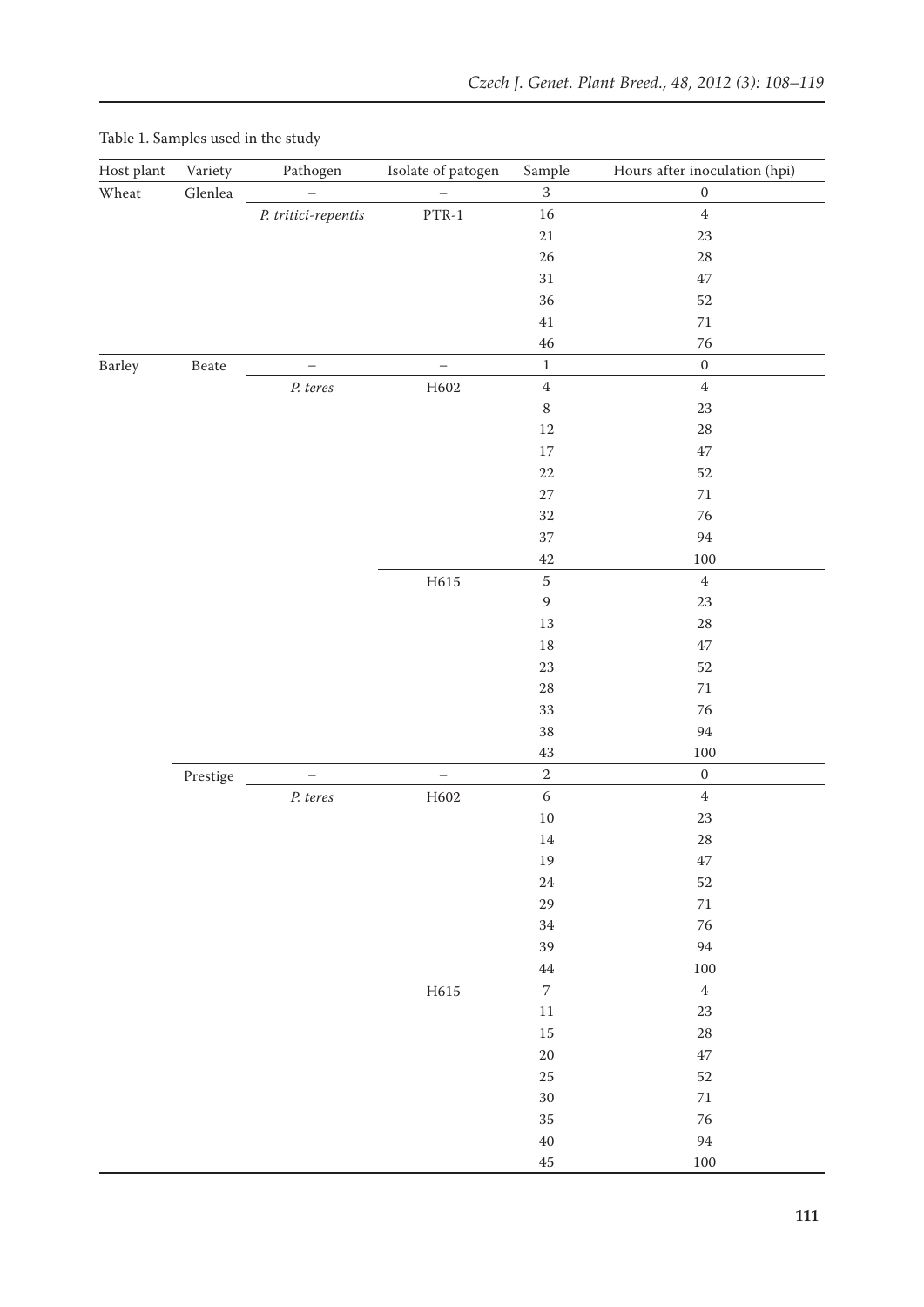

Figure 2. Early expressed profiles of the barley-*P. teres* pathosystem 4 h after inoculation (hpi) and profiles of the wheat-*P. tritici-repentis* pathosystem expressed 4–76 hpi: (A) differential cDNA AFLP bands unique to inoculated samples; (B) differential cDNA AFLP bands detected both in inoculated and uninoculated samples

each sample. A colormap was prepared in MS Excel software.

**Sequence analysis**. Selected amplicons were extracted from 2% agarose gel using a QIAquick Gel Extraction Kit (Qiagen, Hilden, Germany) and cloned into the pCR®4-TOPO plasmid vector. The resulting ligation products were used to transform *Escherichia coli* TOP10 competent cells according to the manufacturer's protocol (TOPO® TA Cloning Kit, Invitrogen, Paisley, UK). Purification of plasmids was carried out using a High Pure Plasmid Isolation Kit (Roche, Mannheim, Germany). Inserts were sequenced using a Big Dye Terminator 3.1 Sequencing Kit (Applied Biosystems, Foster City, CA, USA) and universal sequencing primers, either M13+ or M13–. Extension products were separated on an ABI PRISM 3130 sequencer (Applied Biosystems,

Foster City, CA, USA). Sequence alignments were assembled using the T-Coffee software (NOTREDAME *et al.* 2000) and blasted (Zhang *et al.* 2000) to find homologies within sequences already deposited into databases (http://blast.ncbi.nlm.nih.gov/). Hits were considered significant if the expected value (E-value) was less than 1.0E-5.

# **RESULTS AND DISCUSSION**

# **Infection of plant materials**

There was no apparent germination of conidia within two hours or less after the infection in all varieties and pathogens tested. Appressoria and the penetration pegs started to form within 4–6 h.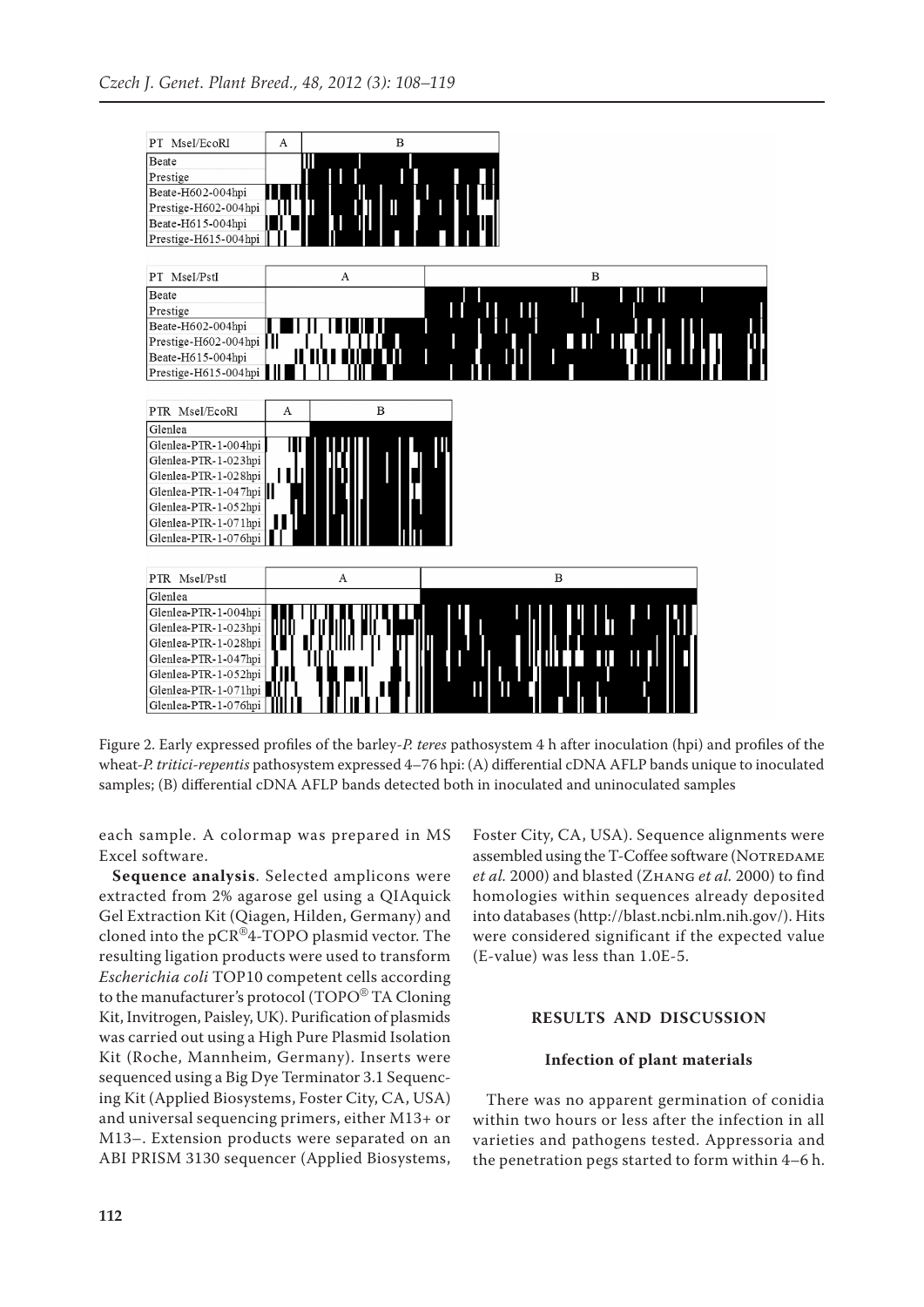Host tissue penetration and formation of vesicles occurred twelve hours after inoculation. The maximum and no longer considerably changing number of appressoria was observed in the segments sampled 47 h after inoculation or later. Vesicular formation was variety specific (Figure 1). Similarly, Keon and HARGREAVES (1983) described the germination of conidia, formation of appressorium and penetration of host epidermal cells in *P. teres* within 24 h after inoculation. According to Dushnicky *et al.* (1996) the penetration and infection stage of *P. triticirepentis* generally occurs within the first 24 h both in susceptible and resistant varieties.

In barley varieties, a higher incidence of appressoria followed by the secondary mycelium formation was registered in several observations in the Beate variety. The Prestige variety showed a lower occurrence of appressoria in comparison with Beate. The difference between both varieties within 47 hpi made about 10% of the incidence of infection structures on the examined leaf segment area: 14 appressoria and 26 vesicles in Beate, 12 appressoria and 21 vesicles in Prestige. The appressoria, vesicles, and secondary mycelium formed in both varieties at the same time. We observed fewer appressorium, vesicular, and secondary mycelium structures 28 h after the inoculation in the Heris variety than in Beate and Prestige. There were 6 appressoria and 11 vesicles in Heris, 14 appressoria and 20 vesicles in Beate and 12 appressoria and 16 vesicles in Prestige on the examined leaf segment area.

In wheat varieties, the highest proportions of appressoria and vesicular structures in 52 h post inoculation were produced in the Biscay variety, 27 appressoria and 23 vesicles on the examined leaf segment area. At the same time point, 18% less of these structures were present in the Caphorn variety, 24 appressoria and 21 vesicles. In addition, the Globus variety showed 14 appressoria and 15 vesicles at the same time point, which means 45% less of appressoria and vesicles than in Biscay.

Growth rate studies on the hosts revealed that the invasion of barley varieties by *P. teres* was faster than that by *P. tritici-repentis*. *P. tritici-repentis* produced appressoria on the wheat varieties later, after 12 h. However, the influence of the particular isolates was not important for the rate and percent of infection. The image analysis revealed no correlation between the symptom development and the time after inoculation.

Many factors are involved in the manifestation of symptoms induced by the toxins varying not

only chemically but also in the mechanism of their activity. In addition, the phenotypic observation of the disease is influenced by the plant ability to recover impairment. When the formation of an infection peg does not lead to penetration, as may happen due to the host response, the fungus attempts to penetrate again. Papillae formation may stop the entry of infection hyphae into some epidermal cells, but not into all of them, even in resistant varieties (Dushnicky *et al.* 1996). In all these processes, multiple parameters may display a substantive influence, for example even a small variation in the leaf state and in light, moisture, temperature or other conditions.

#### **cDNA-AFLP analysis**

The restriction endonuclease combinations MseI/EcoRI and MseI/PstI were used for cDNA-AFLP analysis. In total, 39 primer combinations (21 for MseI/EcoRI enzyme combination, and 18 for MseI/PstI enzyme combination) were obtained for 46 cDNA samples.

The MseI primer was extended with seven combinations of three selective nucleotides, whereas the extensions of EcoRI and PstI primers had two nucleotides. Produced fragments were in the size range of 80–500 bp.

In the barley-*Pyrenophora teres* pathosystem, 62% of the total 360 transcript-derived fragments (TDFs) were supposed to be specifically expressed only during the plant-pathogen interaction (Table 2). MseI/ EcoRI primer combinations applied in the barley-*P. teres* pathosystem produced 123 transcript-derived fragments (TDFs). Out of 123 fragments, 89 (72%) were supposed to be specific to the host-pathogen interaction. The MseI/PstI primer combination provided 237 TDFs in the barley-*P. teres* pathosystem, out of which 133 (56%) were supposed to be specific to the host-pathogen interaction.

In the wheat-*P. tritici-repentis* pathosystem, 291 TDFs were identified, out of which 183 fragments (63%) were supposed to be specific to plantpathogen interaction. The MseI/EcoRI primer combination used in the wheat-*P. tritici-repentis*  pathosystem rendered 88 TDFs, with 49 fragments (56%) involved in the host-pathogen interaction. In the wheat-*P. tritici-repentis* pathosystem, 203 TDFs were given by MseI/PstI combinations, with 134 fragments (66%) involved in the hostpathogen interaction. The number of obtained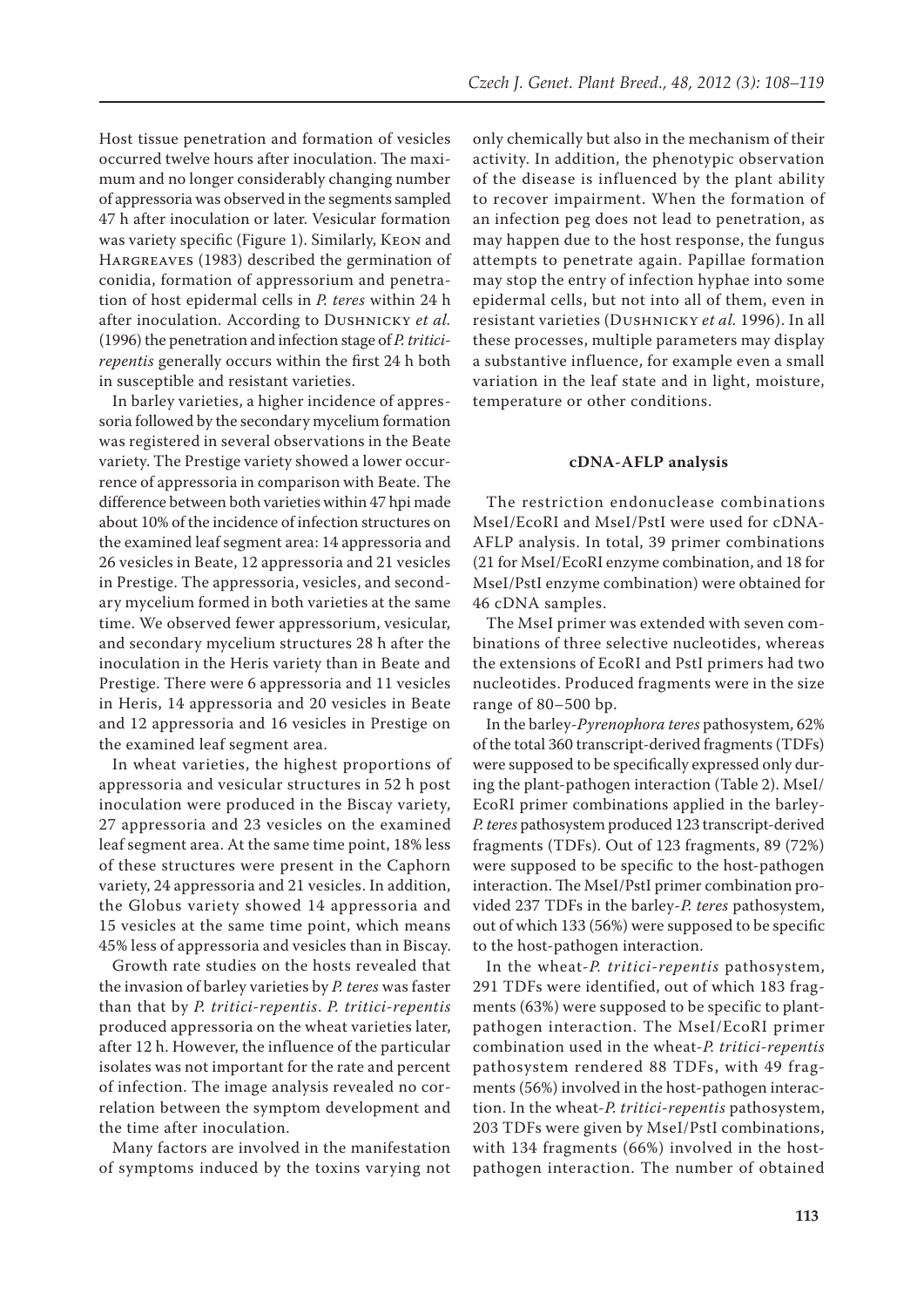|                           | Sign MseI                   | EcoRI<br>(fam, joe, ned) | Signal<br>range | TDFs in barley-P. teres<br>pathosystem/TDFs | TDFs in wheat-P. tritici-repentis<br>pathosystem/TDFs |
|---------------------------|-----------------------------|--------------------------|-----------------|---------------------------------------------|-------------------------------------------------------|
|                           |                             |                          |                 |                                             | involved in host-pathogen interaction                 |
|                           |                             | $\mathcal{T}G$           | 119-475         | $11/7$                                      | 2/1                                                   |
| A                         | CAC                         | $\rm{AG}$                | $107 - 437$     | 9/8                                         | 9/5                                                   |
|                           |                             | $\mathbf{A} \mathbf{T}$  | 129-395         | 5/2                                         | 6/2                                                   |
|                           |                             | TC                       | $85 - 393$      | 9/7                                         | 6/3                                                   |
| B                         | CAG                         | TA                       | $81 - 115$      | $2/0$                                       | 3/2                                                   |
|                           |                             | $\mathbf{A}\mathbf{T}$   | $107 - 293$     | $5/4\,$                                     | 6/5                                                   |
|                           |                             | TC                       | $101 - 269$     | 6/4                                         | 2/0                                                   |
| $\mathsf{C}$              | CAA                         | AA                       | 89-485          | 12/8                                        | 5/1                                                   |
|                           |                             | $\mathbf{A}\mathbf{T}$   | $97 - 319$      | 4/3                                         | 3/1                                                   |
|                           |                             | TG                       | $111 - 257$     | 3/1                                         | 1/0                                                   |
| D                         | CTA                         | TA                       |                 | 0/0                                         | 0/0                                                   |
|                           |                             | <b>TT</b>                |                 | 0/0                                         | $0/0$                                                 |
|                           |                             | TC                       | 185-449         | $2/2$                                       | 1/0                                                   |
| E                         | CTG                         | AA                       | $123 - 365$     | 7/7                                         | 2/1                                                   |
|                           |                             | AT                       | $87 - 325$      | 4/4                                         | 3/0                                                   |
|                           |                             | $\mathcal{T}G$           | $111 - 461$     | 11/7                                        | 5/4                                                   |
| $\boldsymbol{\mathrm{F}}$ | <b>CTT</b>                  | $\rm{AG}$                | $97 - 475$      | 11/9                                        | 11/8                                                  |
|                           |                             | <b>TT</b>                |                 | 0/0                                         | 0/0                                                   |
|                           |                             | TC                       | $145 - 415$     | 3/2                                         | 9/9                                                   |
| G                         | <b>CTA</b>                  | AA                       | $111 - 423$     | 8/4                                         | 6/1                                                   |
|                           |                             | $\mathbf{A}\mathbf{T}$   | 99-497          | 11/10                                       | 8/6                                                   |
| Total                     |                             |                          |                 | 123/89                                      | 88/49                                                 |
|                           |                             | PstI                     |                 |                                             |                                                       |
|                           |                             | (fam, hex, ned)          |                 | involved in penetration                     |                                                       |
|                           |                             | <b>GAT</b>               | $91 - 471$      | $12/6$                                      | $8/6$                                                 |
| ${\bf K}$                 | CAC                         | $_{\mathrm{GCA}}$        | $97 - 443$      | 14/10                                       | 23/17                                                 |
|                           |                             | GA                       | $93 - 443$      | 16/7                                        | 18/10                                                 |
|                           |                             | GC                       | 133-443         | 9/5                                         | 7/5                                                   |
|                           | CAC                         | ${\rm GT}$               | $95 - 317$      | 6/2                                         | 2/0                                                   |
| L                         |                             | $\mathbb{G}\mathbb{G}$   | $103 - 429$     | $18/9$                                      | $16/8$                                                |
|                           |                             | GAT                      | 139-453         | $7/3$                                       | $4/1\,$                                               |
| M                         | $\ensuremath{\mathsf{CTG}}$ | $_{\mathrm{GCA}}$        | 99-387          | 16/10                                       | 13/11                                                 |
|                           |                             | GA                       | $97 - 453$      | 13/4                                        | 7/5                                                   |
|                           |                             | $\mathcal{G}\mathcal{C}$ | $97 - 409$      | 14/5                                        | 6/4                                                   |
| N                         | $\ensuremath{\mathsf{CTG}}$ | $\operatorname{GT}$      | $97 - 413$      | $15/8$                                      | 13/8                                                  |
|                           |                             | $\mathbb{G}\mathbb{G}$   | $81 - 389$      | 22/17                                       | 26/22                                                 |
|                           |                             | <b>GAT</b>               | 135-417         | 7/5                                         | 3/3                                                   |
| $\circ$                   | CAA                         | $_{\mathrm{GCA}}$        | $91 - 389$      | 14/9                                        | 14/10                                                 |
|                           |                             | GA                       | $97 - 335$      | 17/10                                       | 11/3                                                  |
|                           |                             | $\operatorname{GC}$      | $97 - 391$      | 14/7                                        | 7/3                                                   |
| ${\bf P}$                 | ${\rm CAR}$                 | ${\rm GT}$               | $95 - 321$      | 11/7                                        | 12/11                                                 |
|                           |                             | $\mathbb{G}\mathbb{G}$   | $81 - 295$      | 12/9                                        | $13/7\,$                                              |
| Total                     |                             |                          |                 | 237/133                                     | 203/134                                               |

Table 2. List of selective primers used for cDNA AFLP analysis, their range of detection and the numbers of TDFs detected in plant-pathogen interactions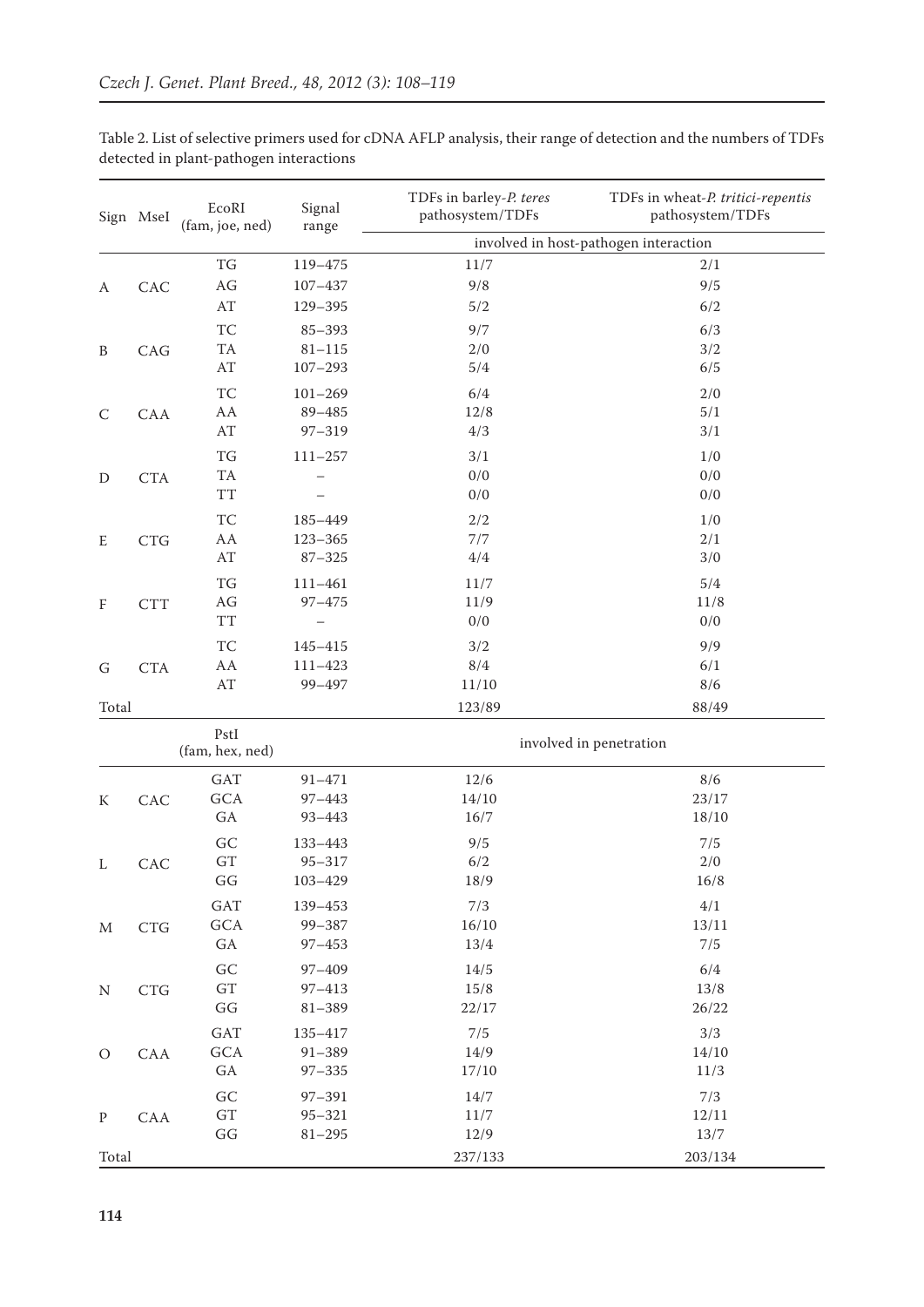TDFs was comparable with that reported in previous studies (AL-DAOUDE & JAWHAR 2009; ZHENG *et al.* 2009). The results of cDNA AFLP analysis were summarized in colormaps showing the expression profile of both pathosystems (Figure 2). The varieties Prestige and Beate differed significantly in their expression profiles in 4 hpi. A slower course of the infection process for some combinations of varieties and isolates is a possible explanation. We must admit that the detected fragments do not reflect the infection process, but rather some other factors such as microenvironmental differences in the greenhouse. Frequent coincidence of the presence of fungal and plant bands can indicate mere presence or development of mycelium in the plant.

In the barley-*P. teres* pathosystem, the infected plants of barley varieties Beate and Prestige were examined with primer combinations MseI/EcoRI 4 hpi. Fragments present only in the uninfected variety compared to the infected variety can correspond with differentially expressed genes involved in the plant defence. It is possible that some processes could already be displayed in some varieties, but delayed in the others, during the early stage of infection (4 hpi). Thus the infected variety Beate showed seven TDFs possibly connected with the plant defence, and two such TDFs were shown in Prestige. Another band specific to the plant infected with isolate H602, CAG/ TC-111 bp, was observed. Fragment CAG/TC-111 bp distinguished *P. teres* isolates H602 (PTT) and H615 (PTM). Fragment CAG/TC-261 bp distinguished the varieties Prestige and Beate regardless whether they were infected or not.

Another primer combination, MseI/PstI, distinguished *P. teres* isolates H602 and H615 by means of fragments CAA/GG 195 bp, CAC/GCA 111 bp. Since the fragments are in the region where also fungal fragments are present, this unequal band reproduction could be caused by slower development of one of the fungal isolates. The MseI/PstI primer combination did not distinguish the varieties Prestige and Beate regardless whether they were infected or not. We noticed possible downregulation while searching for transcripts specific to the plant response to fungal infection. The fragment was present in some infected varieties, while in the uninfected varieties it was always absent.

The wheat-*P. tritici-repentis* pathosystem was examined with MseI/EcoRI primer combinations. Ten fragments vanished after inoculation of var. Glenlea with *P. tritici-repentis*. In one case, a fragment was detected only after inoculation. It was

probably linked to a gene expressed by the pathogen. In addition, specific fragments were present in the region of the fungus expression only for definite time periods after inoculation.

MseI/PstI primer combinations in the wheat-*P. tritici-repentis* pathosystem revealed three cases of a strong fungal band at the same time point when infecting var. Glenlea. It implies specificity to the plant infection, and more precisely for the presence of the mycelium. The primer combinations resulted in the amplification of 405 differentially amplified PCR fragments.

#### **Sequence analysis**

Thirty-six differential cDNA-AFLP fragments with the strongest signal were chosen for a sequence analysis. The results of the sequence comparisons are summarised in Table 3. No significant hits were detected for seven clones. Though their function is unknown, they still may represent novel transcripts associated with defence response (Nimbalkar *et al.* 2006). No clones were recognized as fungal genes based on their homology to known fungal gene sequences. Generally, there are few fungal gene sequences, namely of the genus *Pyrenophora,* present in the databases.

Seven clones showed homology to a hypothetical protein of unknown function. Five of them showed similarity to a sequence known from *Hordeum vulgare* (MATSUMOTO *et al.* 2011), the other two to a sequence from *Sorghum bicolor*. Both *Sorghum bicolor* clones showed similarity to the gene known as Sb01g031570 (Paterson *et al.* 2009).

We inferred the function of differentially expressed genes of 22 clones from their similarities to the sequences in databases. The sequences from clones J26, J7 and L4c show homology to aminoacid N-acetyltransferase from *Oryza sativa*, an enzyme supposed to catalyse the transfer of an acetyl group from acetyl-CoA to a primary amine of acceptor molecules. The sequence from clone A4b shows homology to peroxin Pex 14 from *Zea mays* (ALEXANDROV *et al.* 2009), a protein involved in the biogenesis and maintenance of peroxisomes, organelles that rapidly assemble, multiply and degrade in response to metabolic needs. Clone O16 shows homology to *T. aestivum* translational initiation factor 4 (Allen *et al.* 1992), which takes part in the gene expression during protein biosynthesis. Clone L5 shows homology to *Zea mays*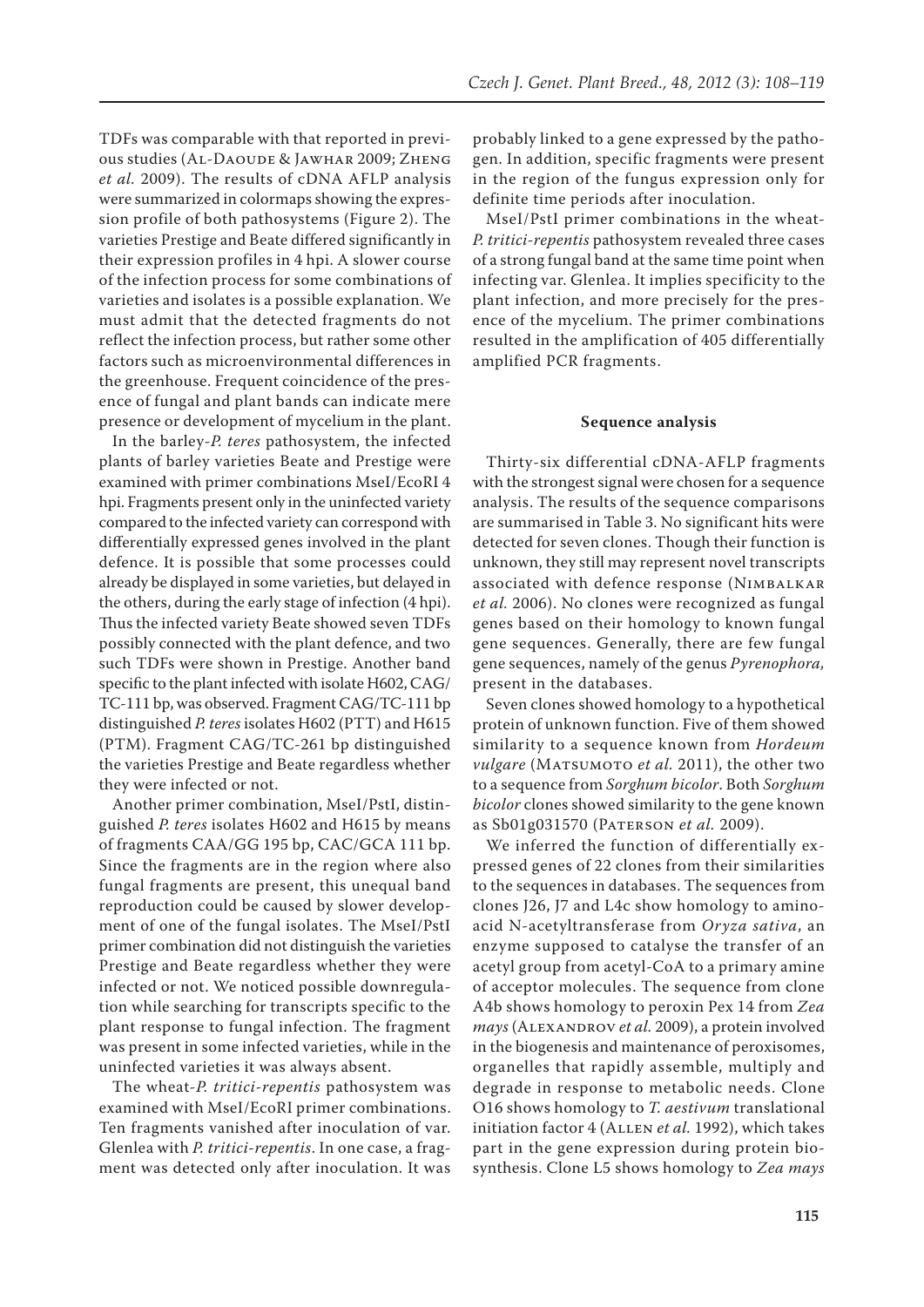| Clone            | Length<br>(bp) | Maximum similarity                                                                                          |                |         |  |  |  |
|------------------|----------------|-------------------------------------------------------------------------------------------------------------|----------------|---------|--|--|--|
|                  |                | Gene product                                                                                                | Accession No.  | E-value |  |  |  |
| A16              | 285            | Rye 26S rRNA 3' end and 18S rRNA, 5' end                                                                    | M37231.1       | 3E-33   |  |  |  |
| A <sub>4</sub>   | 285            | Rye 26S rRNA 3' end and 18S rRNA, 5' end                                                                    | M37231.1       | 4E-87   |  |  |  |
| A <sub>4</sub> b | 480            | Zea mays peroxin Pex14                                                                                      | NM_001155897.1 | 5E-51   |  |  |  |
| A4d              | 800            | Chasmanthium latifolium 16S ribosomal RNA (rrn16) gene                                                      | HM363119.1     | 0.0     |  |  |  |
| A7               | 285            | Rye 26S rRNA 3' end and 18S rRNA, 5' end                                                                    | M37231.1       | 5E-80   |  |  |  |
| B <sub>5</sub>   | 800            | Triticum aestivum (L.) partial chloroplast 16S rRNA gene                                                    | AJ239003.1     | 0.0     |  |  |  |
| C1               | 200            | unknown                                                                                                     |                |         |  |  |  |
| <b>I16</b>       | 175            | nucellin-like aspartic protease-like (Oryza sativa Japonica Group)                                          | BAD19623.1     | $2E-06$ |  |  |  |
|                  |                | pepsin A (Zea mays)                                                                                         | NP_001151415.1 | 5E-05   |  |  |  |
| I26              | 175            | Sorghum bicolor hypothetical protein, mRNA                                                                  | XM_002467601.1 | 5E-66   |  |  |  |
| 14               | 175            | Chasmanthium latifolium 16S ribosomal RNA (rrn16) gene                                                      | HM363119.1     | 5E-158  |  |  |  |
| I6               | 175            | Hordeum vulgare subsp. vulgare mRNA for predicted protein                                                   | AK363881.1     | 3E-09   |  |  |  |
| 15               | 150            | Hordeum vulgare subsp. vulgare mRNA for predicted protein                                                   | AK358266.1     | $2E-29$ |  |  |  |
| I6               | 150            | Sorghum bicolor hypothetical protein, mRNA                                                                  | XM_002467601.1 | 3E-69   |  |  |  |
| J26              | 500            | putative amino-acid N-acetyltransferase<br>(Oryza sativa Japonica Group)                                    | AAR87160.1     | $3E-26$ |  |  |  |
| J7               | 250            | putative amino-acid N-acetyltransferase<br>(Oryza sativa Japonica Group)                                    | AAR87160.1     | 5E-22   |  |  |  |
| L <sub>4</sub>   | 200            | PP2C (Hordeum vulgare subsp. vulgare)                                                                       | ABO32801.1     | $3E-10$ |  |  |  |
| L <sub>4</sub> b | 250            | unknown                                                                                                     |                |         |  |  |  |
| L <sub>5</sub>   | 250            | Zea mays chlorophyll a/b binding protein 8                                                                  | NM_001155126.1 | $1E-16$ |  |  |  |
| L7               | 250            | unknown                                                                                                     |                |         |  |  |  |
| L4c              | 380            | putative amino-acid N-acetyltransferase<br>(Oryza sativa Japonica Group)                                    | AAR87160.1     | $3E-26$ |  |  |  |
| L4d              | 400            | Hordeum vulgare subsp. vulgare mRNA for predicted protein                                                   | AK369867.1     | 6E-20   |  |  |  |
| L <sub>6</sub>   | 400            | <i>Fragaria <math>\times</math> ananassa</i> mRNA for $\beta$ -galactosidase<br>(beta-gal2 gene)            | AJ278704.1     | $1E-14$ |  |  |  |
|                  |                | Hordeum vulgare subsp. vulgare PP2C (PP2C) mRNA                                                             | EF446603.1     | $3E-10$ |  |  |  |
| E4               | 111            | Brachypodium pinnatum ribulose-1,5-bisphosphate carboxylase/<br>oxygenase large subunit (rbcL) gene         | AY632361.1     | $2E-16$ |  |  |  |
| E1               | 250            | Thamnosma trifoliata partial rbcL gene<br>for ribulose-1,5-bisphosphate carboxylase/oxygenase large subunit | FN552686.1     | 1E-05   |  |  |  |
| E <sub>5</sub>   | 250            | unknown                                                                                                     |                |         |  |  |  |
| E <sub>5</sub> b | 400            | ATP binding protein, putative (Ricinus communis)                                                            | XP_002511570.1 | 1E-40   |  |  |  |
|                  |                | putative methyltransferase (Solanum tuberosum)                                                              | ABO93008.1     | 3E-40   |  |  |  |
|                  |                | dehydration-responsive family protein (Arabidopsis thaliana)                                                | NP_192782.1    | 1E-38   |  |  |  |

Table 3. Similarities between the nucleotide and deduced amino acid sequences of the differentially expressed clones and sequences in databases; in total, 36 TDFs with the strongest signal were chosen for cloning and sequencing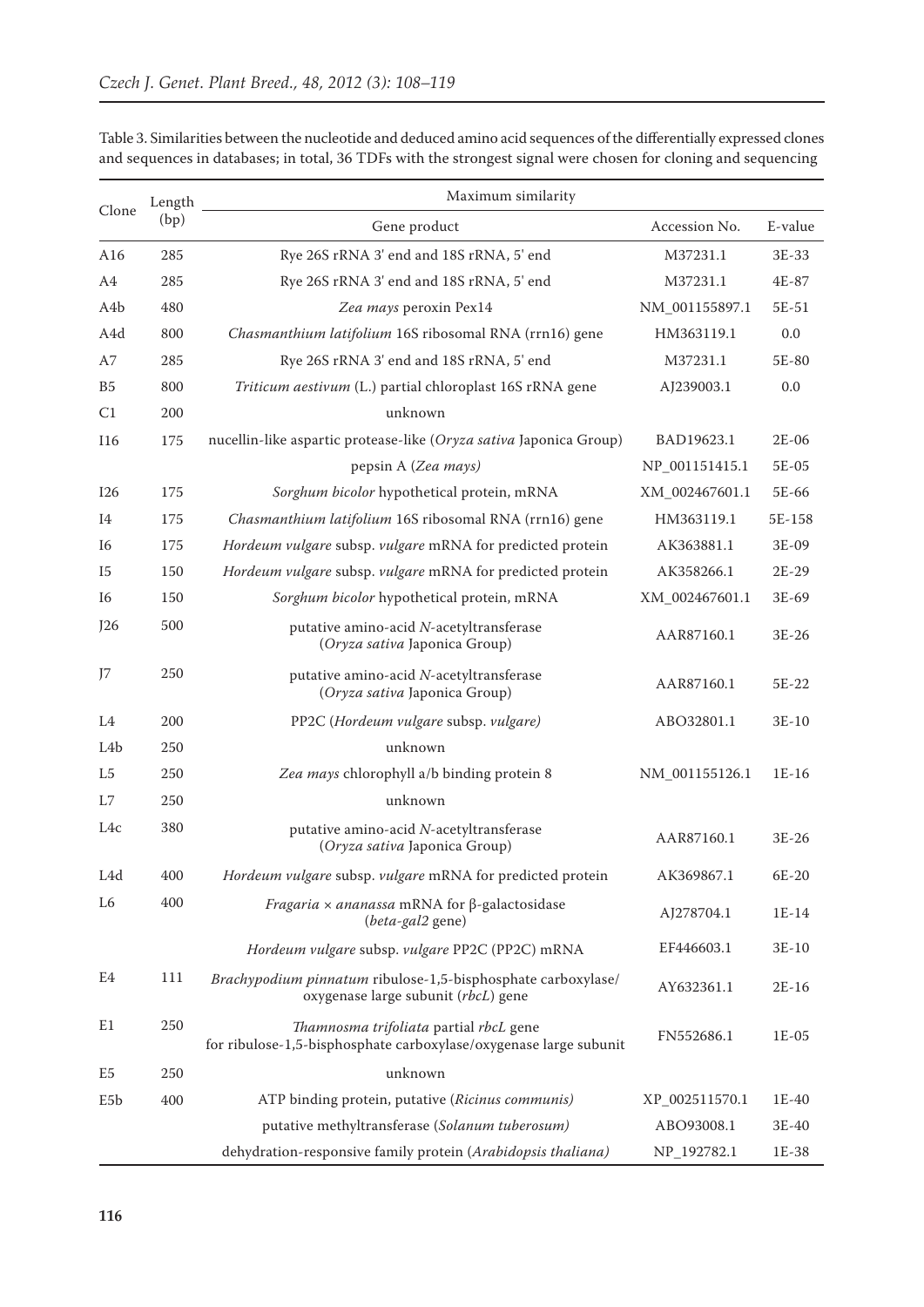| Clone           | Length | Maximum similarity                                                                    |                |         |  |  |  |
|-----------------|--------|---------------------------------------------------------------------------------------|----------------|---------|--|--|--|
|                 | (bp)   | Gene product                                                                          | Accession No.  | E-value |  |  |  |
| G <sub>5</sub>  | 500    | Lolium temulentum 25S ribosomal RNA                                                   | EU328537.1     | $4E-31$ |  |  |  |
| M <sub>16</sub> | 450    | unknown                                                                               |                |         |  |  |  |
| M <sub>26</sub> | 450    | unknown                                                                               |                |         |  |  |  |
| M <sub>7</sub>  | 450    | Putative retroelement (Oryza sativa Japonica Group)                                   | AAN04214.1     | $2E-15$ |  |  |  |
|                 |        | putative non-LTR retroelement reverse transcriptase<br>(Oryza sativa Japonica Group)  | AAT01370.1     | $1E-14$ |  |  |  |
|                 |        | retrotransposon protein, putative, unclassified<br>(Oryza sativa Japonica Group)      | ABA97428.1     | $2E-14$ |  |  |  |
| N <sub>16</sub> | 450    | putative sexual differentiation process protein isp4<br>(Oryza sativa Japonica Group) | BAD67732.1     | $4E-18$ |  |  |  |
|                 |        | Oligopeptide transporter, putative (Ricinus communis)                                 | XP_002518892.1 | $2E-13$ |  |  |  |
| O16             | 300    | Wheat (clone p80k-34) initiation factor isozyme 4F p82 subunit                        | M95747.1       | 2E-91   |  |  |  |
| O <sub>4</sub>  | 300    | unknown                                                                               |                |         |  |  |  |
| O <sub>6</sub>  | 300    | G10-like protein (Zea mays)                                                           | NP_001148940.1 | $2E-08$ |  |  |  |
| N <sub>5</sub>  | 450    | Hordeum vulgare subsp. vulgare mRNA for predicted protein                             | AK354303.1     | 3E-81   |  |  |  |
| N <sub>4</sub>  | 450    | Hordeum vulgare subsp. vulgare mRNA for predicted protein                             | AK354591.1     | 6E-125  |  |  |  |

#### Table 3 to be continued

chlorophyll a/b-binding protein (ALEXANDROV et *al.* 2009) that has its role in a system for balancing the excitation energy between photosystems I and II in the light-harvesting process. The sequence of clone E5b shows homology to methyltransferase from *Solanum tuberosum* (BALLVORA et al. 2007), an enzyme catalysing various metabolic functions through DNA methylation. The same clone showed homology also to dehydration-responsive family protein from *Arabidopsis lyrata* that acts mainly during cell dehydration and stress response and to ATP binding protein from *Ricinus communis.* Clone E4 and E1 showed homology to ribulose-1,5 bisphosphate carboxylase/oxygenase, an enzyme involved in the Calvin cycle, which catalyses the first major step of carbon fixation. Clone B5 showed homology to 16S rRNA from *T. aestivum* (Kovacs *et al.* 2000) as well as the clones A4d and I4 from *Chasmanthium latifolium* (YANKAITIS *et al.* 2010). The sequences indicated plastid-encoded rRNA. Clones A16, A4, A7 and clone G5 showed similarity to eukaryotic ribosomal RNA, clones A16, A4, A7 from rye to 26S and 18S rRNA (Appels *et al.* 1986), clone G5 from *Lolium temulentum* to 25S rRNA (Dombrowski & Martin 2009). Clone L4 and L6 showed homology to *H. vulgare* HvPP2C,

phosphatase 2C protein (Shen *et al.* 2001; Thiv *et al.* 2011). Clone L6 also showed homology to *Fragaria* × *ananassa* mRNA for β-galactosidase (TRAINOTTI et al. 2001) catalysing the hydrolysis of β-galactosides into monosaccharides. Clone I16 was homologous with a sequence of nucellin-like, aspartic protease-like protein, hypothesized to play a role in the programmed cell death of the nucellus as aspartic protease. Another homology of the same sequence was found to pepsin (ALEXANDROV et *al.* 2009). Clone M7 showed homology to a putative retroelement from *Oryza sativa*. Clone N16 showed similarity to putative sexual differentiation process protein from *Oryza sativa* as well as to putative oligopeptide transporter from *Ricinus communis*. Clone O6 showed homology to G10-like protein from *Zea mays*, a highly conserved protein of unknown function present in a wide range of eukaryotic species (Alexandrov *et al.* 2009)*.* 

Similar transcripts have also been detected in other studies. ADHIKARI et al. (2007) identified genes with increased expression during the resistance response of wheat to *Mycosphaerella graminicola*. Novel genes not previously implicated in defence responses, but known from wheat plants treated with abiotic stressors such as drought were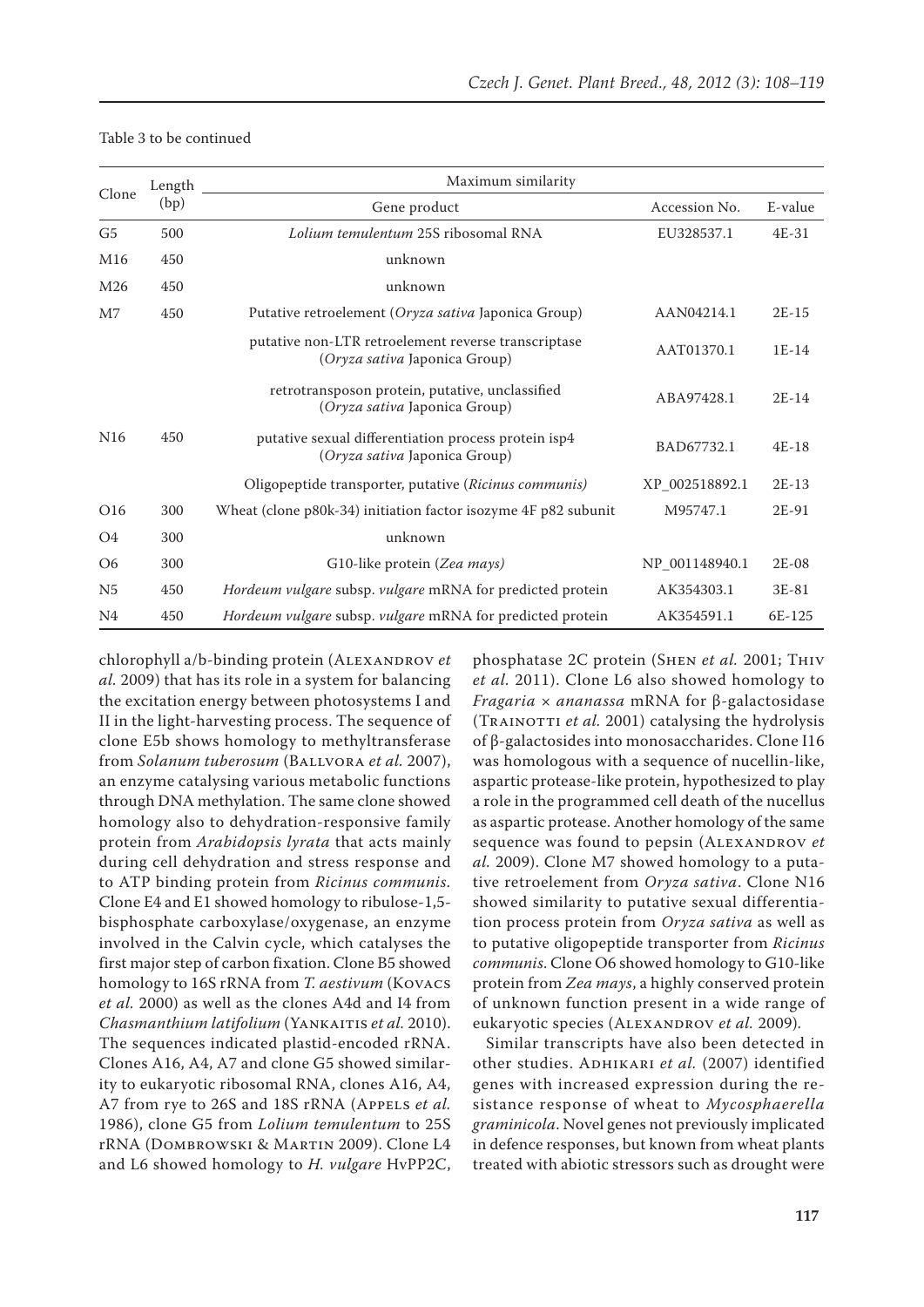detected. Similarly, homology to a dehydrationresponsive family protein was found in our study. Al-Daoude and Jawhar (2009) randomly isolated sequences of several disease stress-responsive genes including phosphatases. Two clones from our study also showed homology to phosphatase, namely PP2C (protein phosphatase 2C). The expression of ribulose-1,5-bisphosphate carboxylase/oxygenase was induced in response to wheat infection with powdery mildew (Zheng *et al.* 2009). Retroelements appeared to be differentially expressed during the chickpea reaction to *Fusarium oxysporum* infection (Nimbalkar *et al.* 2006). Although plant retrotransposons have been found to be activated by abiotic and biotic stresses, their presence may be a mere evidence of the amplification of abundant RNA fragments by cDNA-AFLP method while some minor specific involved gene transcripts could be missed (Reijans *et al.* 2003).

We have described several differentially expressed transcript derived fragments (TDFs) in this study. Some of them showed homology to sequences of genes that may be involved in resistance mechanisms. The differentially expressed TDFs can provide information on changes in expression during pathogenesis including classical pathogenesis-related (PR) genes that play a role in the signal transduction pathway. Our cDNA-AFLP approach may allow the identification of the gene function in defence mechanisms. However, many sequences identified by cDNA-AFLP have homology to genes that may be part of the plant's general response to stress rather than having a specific role in defence. The characterisation of genes that play a role in biochemical processes during host-pathogen interactions could be useful for development of new methods for detection of resistant and susceptible lines in research programs. Thus the knowledge of changes induced in expression during pathogenesis can contribute to effective pest management.

Acknowledgements. We thank Dr. N. CHAMPOURET and Dr. B. Shaw for the critical reading of our manuscript. The project was supported by Ministry of Agriculture of the Czech Republic, Project No. QH71242.

#### **References**

Adhikari T.B., Balaji B., Breeden J., Goodwin S.B. (2007): Resistance of wheat to *Mycosphaerella graminicola* involves early and late peaks of gene expression. Physiological and Molecular Plant Pathology, **71**: 55–68.

- Al-Daoude A., Jawhar M. (2009): Transcriptional changes in barley – *Cochliobolus sativus* interaction. Australasian Plant Pathology, **38**: 467–471.
- Alexandrov N.N., Brover V.V., Freidin S., Troukhan M.E., Tatarinova T.V., Zhang H., Swaller T.J., Lu Y.P., Bouck J., Flavell R.B., Feldman K.A. (2009): Insights into corn genes derived from large-scale cDNA sequencing. Plant Molecular Biology, **69**: 179–194.
- Ali S., Francl L.J. (2001): Recovery of *Pyrenophora tritici-repentis* from barley and reaction of 12 cultivars to five races and two host-specific toxins. Plant Disease, **85**: 580–584.
- Allen M.L., Metz A.M., Timmer R.T., Rhoads R.E., Browning K.S. (1992): Isolation and sequence of the cDNAs encoding the subunits of the isozyme form of wheat protein synthesis initiation factor 4F. Journal of Biological Chemistry, **267**: 23232–23236.
- Appels R., Moran L.B., Gustafson J.P. (1986): The structure of DNA from the rye (*Secale cereale*) NOR R1 locus and its behaviour in wheat backgrounds. Canadian Journal of Genetics and Cytology, **28**: 673–685.
- Ballvora A., Jöcker A., Viehöver P., Ishihara H., Paal J., Meksem K. *et al*. (2007): Comparative sequence analysis of *Solanum* and *Arabidopsis* in a hot spot for pathogen resistance on potato chromosome V reveals a patchwork of conserved and rapidly evolving genome segments. BMC Genomics, **8**: 112.
- BERNOUX M., ELLIS J.G., DODDS P.N. (2011): New insights in plant immunity signaling activation. Current Opinion in Plant Biology, **14**: 512–518.
- Ciuffetti L.M., Manning V.A., Pandelova I., Betts M.F., Martinez J.P. (2010): Host-selective toxins, Ptr ToxA and Ptr ToxB, as necrotrophic effectors in the *Pyrenophora tritici-repentis-*wheat interaction. New Phytologist, **187**: 911–919.
- Collier S.M., Moffett P. (2009): NB-LRRs work a "bait and switch" on pathogens. Trends in Plant Science, **14**: 521–529.
- Dilger M., Felsenstein F.G., Schwarz G. (2003): Identification and quantitative expression analysis of genes that are differentially expressed during conidial germination in *Pyrenophora teres*. Molecular Genetics and Genomics, **270**: 147–155.
- Dombrowski J.E., Martin R.C. (2009): Evaluation of reference genes for quantitative RT-PCR in *Lolium temulentum* under abiotic stress. Plant Science, **176**: 390–396.
- Dushnicky L.G., Ballance G.M., Sumner M.J., MacGregor A.W. (1996): Penetration and infection of susceptible and resistant wheat cultivars by a necrosis toxin-producing isolate of *Pyrenophora*